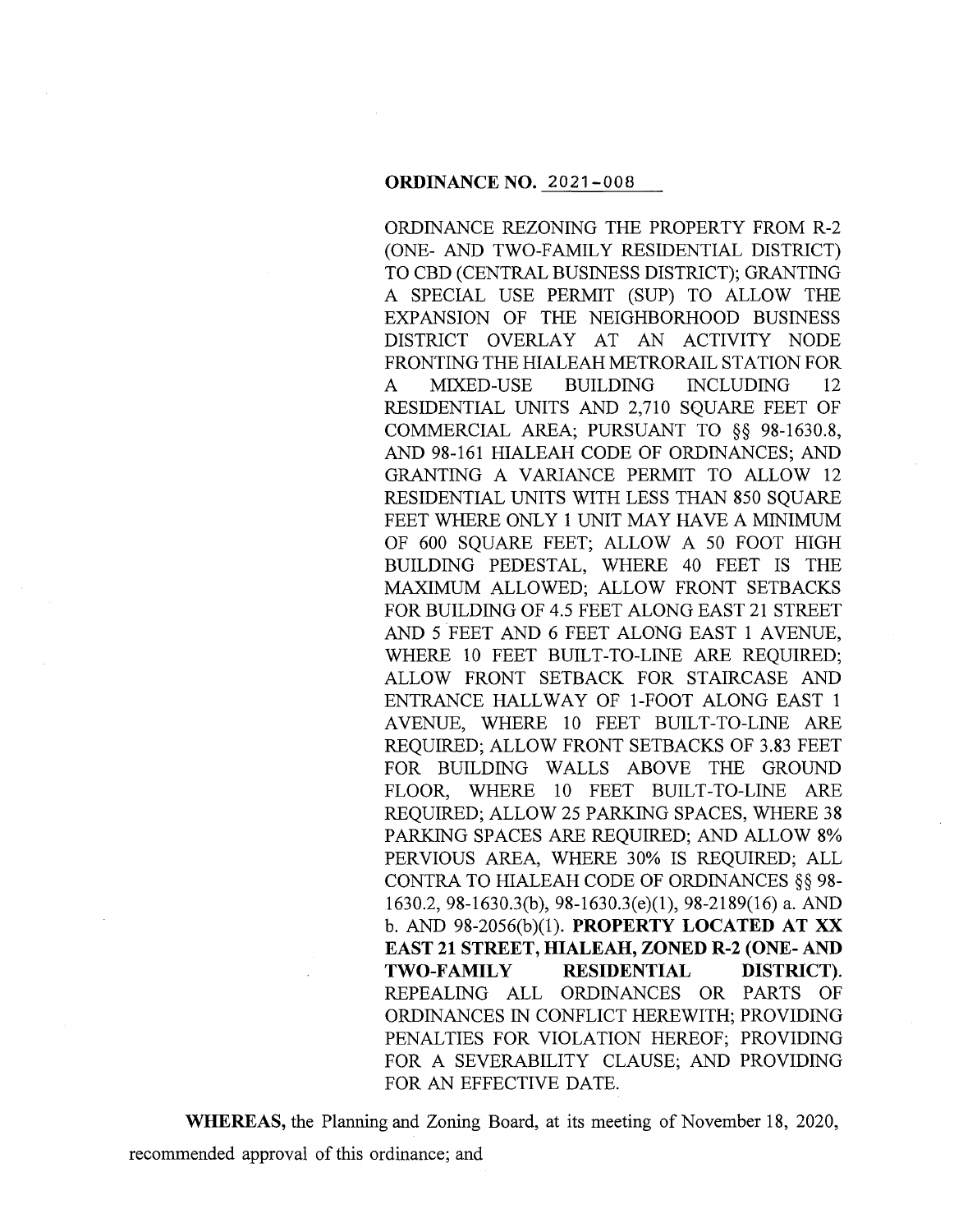# Ordinance No. 2021-008 Page 2

**WHEREAS,** the developer has proffered a Declaration of Restrictions, to which the City accepts.

NOW, THEREFORE, BE IT ORDAINED BY THE MAYOR AND THE CITY COUNCIL OF THE CITY OF HIALEAH, FLORIDA, THAT:

**Section 1:** The below-described property is hereby granted a Special Use Permit (SUP) pursuant to Hialeah code of ordinances §§ 98-1630.8 and 98-161 to allow the expansion of the NBD (Neighborhood Business District) Overlay at an activity node fronting the Hialeah Metrorail Station for a mixed-use building including 12 residential units and 2, 710 square feet of commercial area.

**Section 2:** The below described property is hereby rezoned from R-2 (One-And Two-Family District) to CBD (Central Business District). Property located at XX East 21 Street, Hialeah, Florida, and legally described as follows:

> Lots 11 through 23 inclusive, block 129, HIALEAH THIRD ADDITION, according to the Plat thereof, as recorded in Plat Book 7, Page 86, of the Public Records of Miami-Dade County, Florida.

Folio No: 04-3107-018-2660

**Section 3:**  The above-described property is hereby granted a variance permit to allow 12 residential units with less than 850 square feet, where only 1 unit may have a minimum of 600 square feet, contra to Hialeah Code of Ordinances § 98-1630.2 that as relevant provides: "Residential uses shall be allowed above the ground level only. Each residential unit shall have minimum of 850 square feet, except that ten percent of residential units may have a minimum of 600 feet for studios or one bedroom units."; allow a 50 foot high building pedestal, where 40 feet is the maximum allowed, contra to Hialeah Code of Ordinances § 98-1630.3(b) that as relevant provides: "Height... The maximum height of the base or pedestal is 40 feet..."; allow front setbacks for building of 4.5 feet along East 21 Street and 5 feet and 6 feet along East 1 Avenue, where 10 feet built-to-line are required; allow front setback for staircase and entrance hallway of I-foot along East 1 Avenue, where 10 feet built-to-line are required, and allow front setback of 3.83 feet for building wall above the ground floor, where 10 feet built-to-line are required, contra to Hialeah Code of Ordinances § 98-1630.3(e)(l) that as relevant provides: "Front setback and street side setback. For the pedestal or base of a building, a minimum setback of ten feet, built-toline, or as provided in the urban design plan"; allow 25 parking spaces, where 38 parking spaces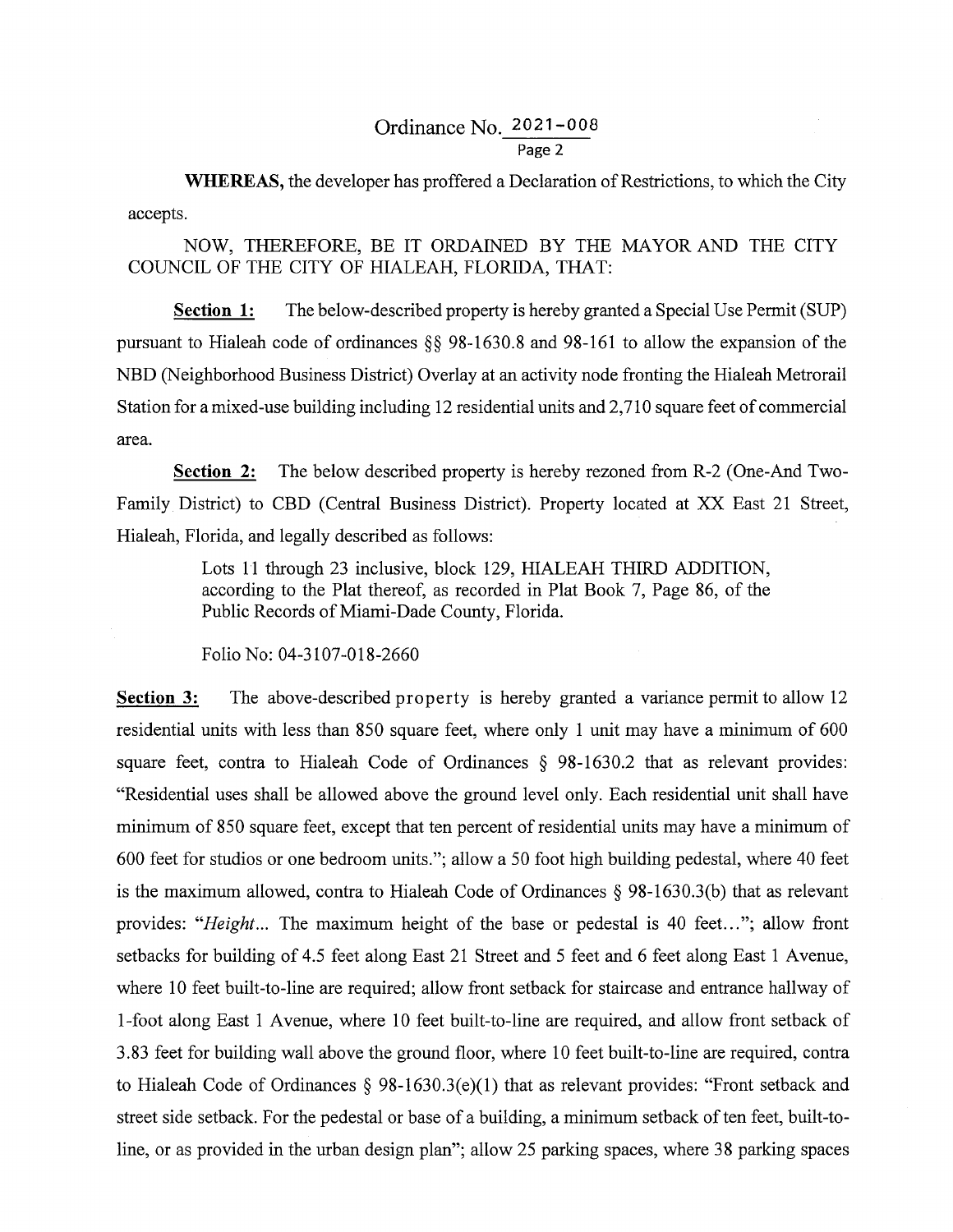## Ordinance No. 2021-oos Page 3

are required, contra to Hialeah Code of Ordinances § 98-2189(16) a. and b. that provides: " $\chi$  a. *Residential uses.* Parking for residential uses shall be two parking spaces for one or two bedrooms and one-half parking spaces for each additional bedroom. An additional one-quarter parking space for each dwelling unit shall be provided for guest parking. The guest parking requirement may be satisfied, in whole or in part, by the operation of valet parking services for residential guests, approved by the city. b. *Commercial uses.* The parking requirements for commercial uses as designated in this section shall apply except that vocational schools and postsecondary schools shall provide one parking space for every 150 square feet of gross floor area."; and allow 8% pervious area, where 30% is required, contra to Hialeah Code of Ordinances § 98-  $2056(b)(1)$  that provides: "A minimum of 30 percent of the net residential land area shall be maintained in landscaped open space, which space may include recreation areas, swimming pools, and setback areas.

## **Section 4: Repeal of Ordinances in Conflict.**

All ordinances or parts of ordinances in conflict herewith are hereby repealed to the extent of such conflict.

#### **Section 5: Penalties.**

Every person violating any provision of the Code or any ordinance, rule or regulation adopted or issued in pursuance thereof shall be assessed a civil penalty not to exceed \$500.00 within the discretion of the court or administrative tribunal having jurisdiction. Each act of violation and each day upon which any such violation shall occur shall constitute a separate offense. In addition to the penalty prescribed above, the city may pursue other remedies such as abatement of nuisance, injunctive relief, administrative adjudication and revocation of licenses or permits.

### **Section 6: Severability Clause.**

If any phrase, clause, sentence, paragraph or section of this ordinance shall be declared invalid or unconstitutional by the judgment or decree of a court of competent jurisdiction, such invalidity or unconstitutionality shall not affect any of the remaining phrases, clauses, sentences, paragraphs or sections of this ordinance.

## **Section 7: Effective Date.**

This ordinance shall become effective when passed by the City Council and signed by the Mayor or at the next regularly scheduled City Council meeting, if the Mayor's signature